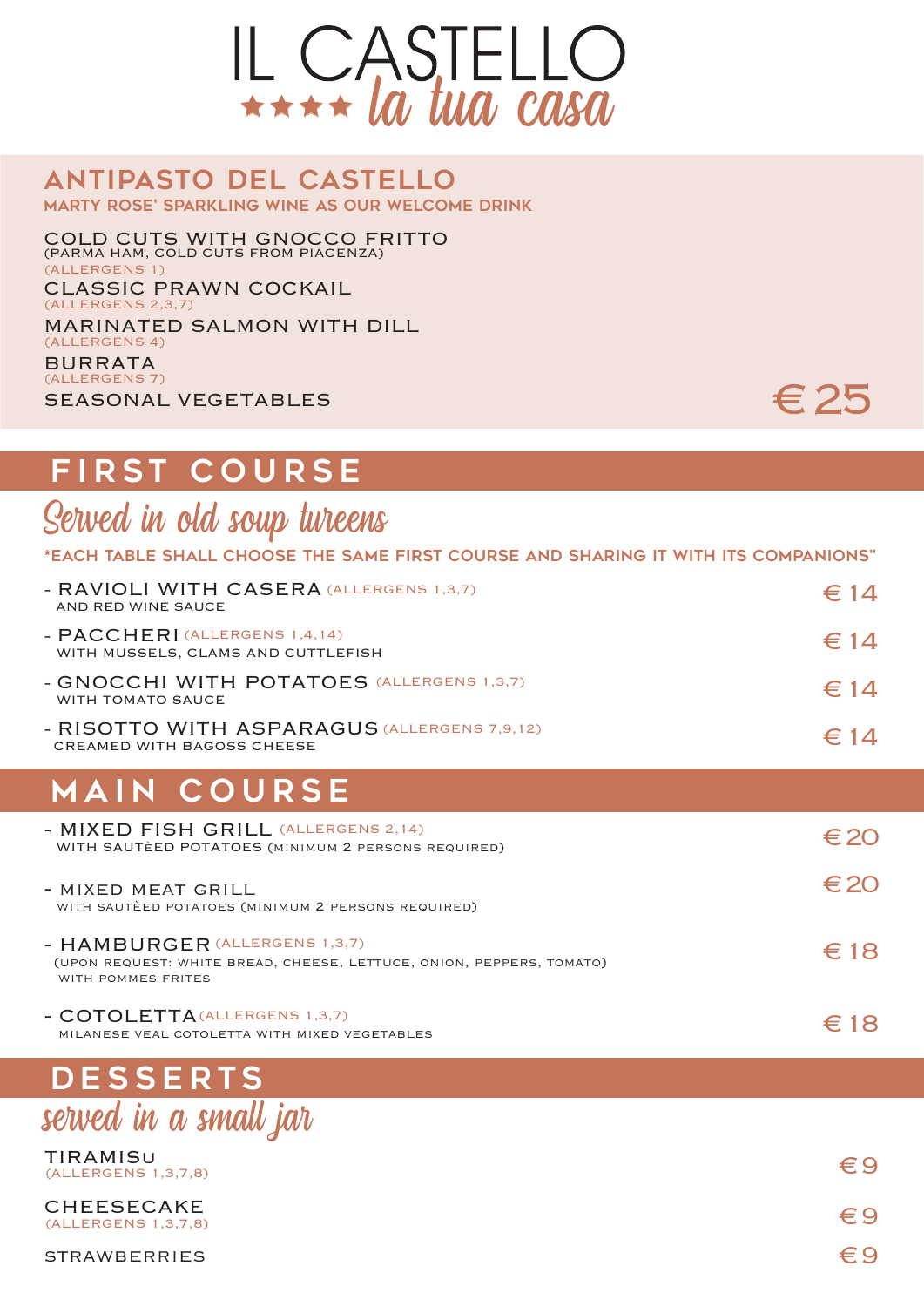

### our wines

| <b>WHITE WINES</b>                                  |               |
|-----------------------------------------------------|---------------|
| <b>SAUVIGNON</b><br>CONTE D'ATTIMIS-MANIAGO         | $\epsilon$ 14 |
| <b>LUGANA</b><br>CÀ DEI FRATI                       | $\epsilon$ 16 |
| <b>GEWURZTRAMINER</b><br><b>ST. MICHAEL EPPAN</b>   | $\epsilon$ 20 |
| <b>CERVARO DELLA SALA</b><br><b>ANTINORI</b>        | $\epsilon$ 50 |
| <b>RED WINES</b>                                    |               |
| <b>RUBESCO</b><br>LUNGAROTTI                        | $\epsilon$ 16 |
| <b>CROATINA14 OTTOBRE</b><br><b>OLMO ANTICO</b>     | $\epsilon$ 20 |
| <b>VALPOLICELLA</b><br><b>MASI</b>                  | $\epsilon$ 35 |
| <b>BARBARESCO</b><br><b>CANTINE DEL PINO</b>        | $\epsilon$ 40 |
| <b>SPARKLING WINES</b>                              |               |
| PROSECCO IL COLLE<br>CONEGLIANO VALDOBBIADENE       | $\epsilon$ 15 |
| <b>MARTY BRUT ROSÉ</b><br><b>OLMO ANTICO</b>        | $\epsilon$ 20 |
| <b>BRUT DI FRANCIACORTA</b><br><b>ANTICA FRATTA</b> | $\epsilon$ 31 |
| <b>AFTER DINNER</b>                                 |               |
| <b>COCKTAIL</b>                                     | $\epsilon$ 10 |
| <b>LIQUORS</b>                                      | $\epsilon$ 7  |
| <b>MINERAL WATER</b>                                | $\in$ 3       |
| <b>COFFEE</b>                                       | $\epsilon$ 1  |